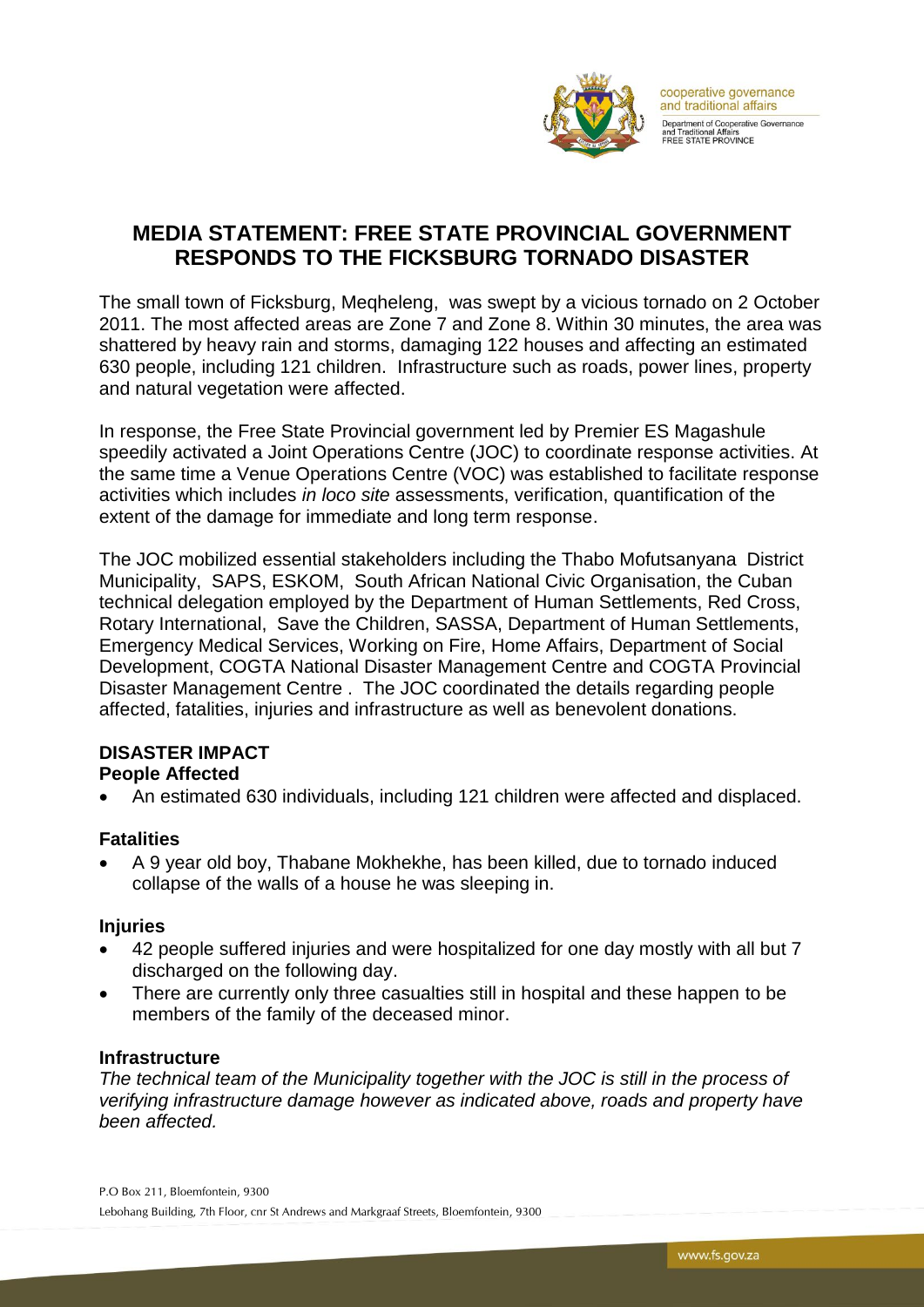

#### **Disaster Response**

The Premier together with the MEC for COGTA, Ms MG Qabathe and the MEC for Health Ms F Ngubentombi, visited the affected community for first hand observation and impact assessment on the day following the disaster, 3 October 2011. Commenting on the disaster the Premier emphasized the following points as key for immediate attention:

- Proper accommodation for the affected:
- The Premier indicated that temporary accommodation for displaced families must be the church and school halls that had been identified as these are more secure than temporary structures such as tents, seeing more rainy weather had been predicted. The community however seems to prefer rebuilding their shacks; which is what they are currently doing. Only a few have responded to the offer of accommodation in halls.
- Proper coordination of food, clothes and other daily basic needs to ensure that all affected people are catered for sufficiently.
- Special care for the children and the elderly.
- Assistance and counseling for the bereaved family as well as other affected families
- The Setsoto Municipality has offered financial assistance for the burial of Thabane Mokhekhe.

#### **Long term plans for disaster recovery**

A meeting of the provincial Cabinet is held today, Wednesday 5<sup>th</sup> October in Setsoto Municipality focusing on the impact of the disaster. All member s of the Executive Council will visit the disaster site to do own first hand assessment and jointly they will plan on the immediate and long term relief and recovery measures.

The Premier has sent a memo to the Presidency requesting that this area be declared a disaster area so that relevant resources could be channeled accordingly. The Setsoto Local Municipality Mayor is in the process of establishing a relief fund to channel financial assistance.

The Premier indicated that an integrated and sustainable approach to the disaster recovery planning and implementation will be taken with a view to long lasting recovery and relief. An established engineering company will be appointed for reconstruction of houses, for instance. Overall infrastructure needs in the area will also be addressed in this recovery plan. Issues of basic sanitation and other key services will also be addressed so that this becomes a holistic recovery plan that also addresses community needs that were identified even before the disaster struck.